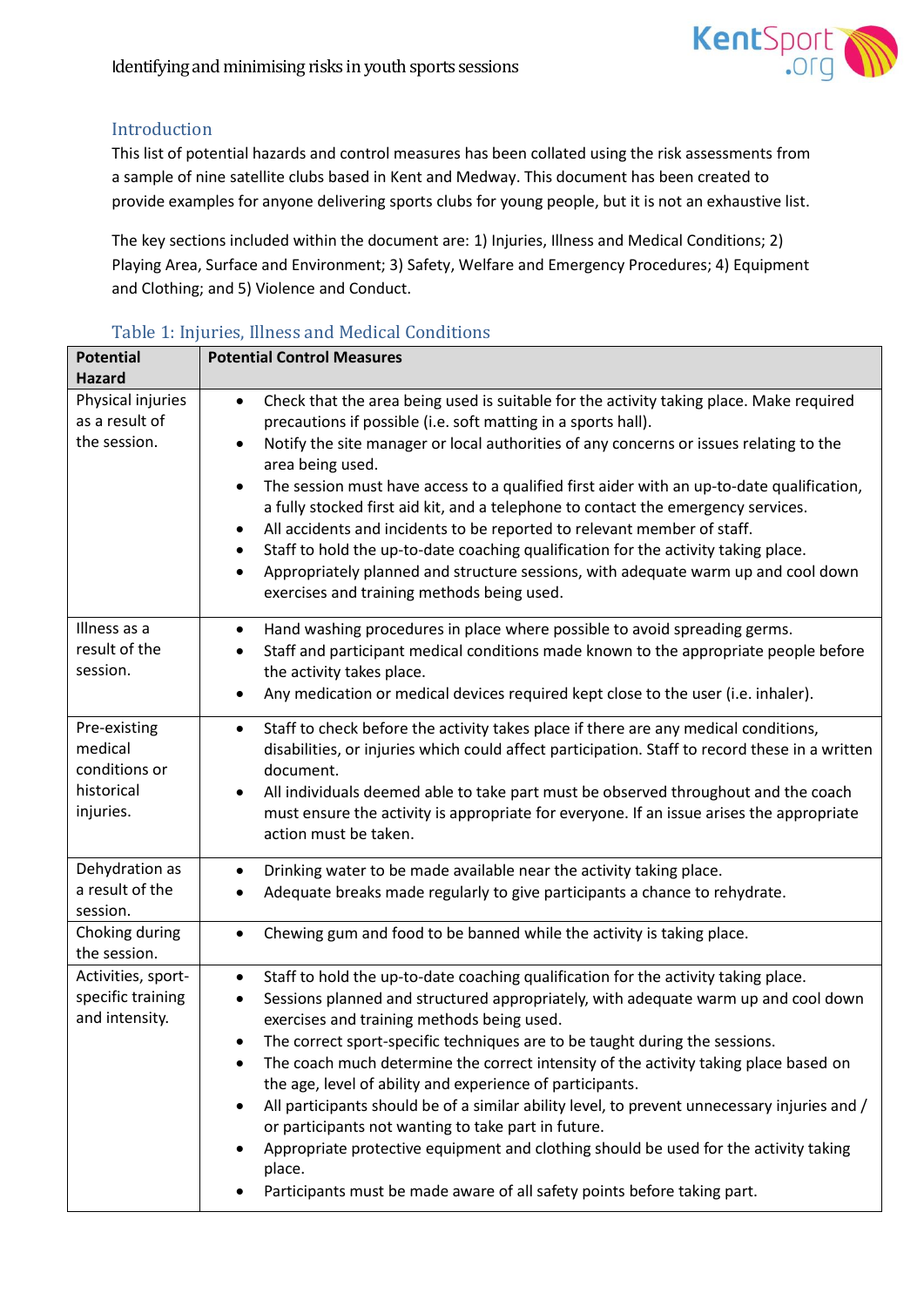

| <b>Potential Hazard</b>                               | <b>Potential Control Measures</b>                                                                                                                                                                                                                                                                                                                                                                                                                                                                                                                                                                                                                                 |
|-------------------------------------------------------|-------------------------------------------------------------------------------------------------------------------------------------------------------------------------------------------------------------------------------------------------------------------------------------------------------------------------------------------------------------------------------------------------------------------------------------------------------------------------------------------------------------------------------------------------------------------------------------------------------------------------------------------------------------------|
| Litter and<br>possible<br>contamination.              | Area is fenced off when not in use. Refer to GP or A & E if it is suspected that<br>$\bullet$<br>contamination or an injury has taken place.<br>Staff to carry out visual inspection of all areas in use for debris, faeces, glass or similar<br>$\bullet$<br>hazards.<br>Staff to supervise the lesson activities and ensure that participants take all their<br>$\bullet$<br>rubbish with them or dispose of it correctly at the site.<br>The session must have access to a qualified first aider with an up-to-date qualification,<br>$\bullet$<br>a fully stocked first aid kit, and a telephone to contact the emergency services.                           |
| Slippery surface<br>due to adverse<br>weather.        | Appropriate clothing and footwear to be worn based on weather conditions if session<br>$\bullet$<br>is taking place outside.<br>Sheltered area to be used for participants if the weather is inclement.<br>٠<br>Activities are cancelled, postponed, or suspended if bad weather persists.<br>$\bullet$<br>All activities suspended if lightning occurs.<br>$\bullet$<br>Pitches are regularly inspected for frost to ensure surface is playable.<br>$\bullet$                                                                                                                                                                                                    |
| Car parking and<br>nearby traffic.                    | All staff and participants to be kept away from car parks and roads wherever possible.<br>$\bullet$<br>Staff to patrol car park area if required and advise players to be aware of surroundings.<br>$\bullet$<br>Equipment, such as balls, only to be retrieved from local perimeter.<br>$\bullet$<br>Where possible, the activity that is taking place should be kept away from any building<br>or road works.<br>Participants to be made aware of the correct entrance and exit point to use before<br>$\bullet$<br>and after the sessions.                                                                                                                     |
| Uneven surfaces.                                      | Staff to check the state of the area being used before and throughout sessions.<br>$\bullet$<br>Inspection of the indoor playing area by staff to identify and remove or clear hazards<br>$\bullet$<br>where it is safe to do so.<br>If hazards cannot be removed an alternate training area should be found or the<br>$\bullet$<br>coaching area reduced by excluding the hazards with cones or markers.<br>Request letting body to fill excess divots and clear debris if required.<br>$\bullet$<br>Venue to maintain their facilities continuously. If obstruction is reported, (such as<br>divots or debris) venue staff are to act promptly to resolve this. |
| Use of<br>alternative<br>playing or<br>training area. | All areas to be checked before activity commences.<br>Identify and remove or clear hazards where it is safe to do so.<br>Check that the area and surroundings are safe and free from obstacles.<br>Staff to mark out area being used before the session takes place.<br>$\bullet$<br>Modified equipment and footwear to be used if required.<br>$\bullet$                                                                                                                                                                                                                                                                                                         |
| Use of a small<br>and $/$ or indoor<br>space.         | Make sure there is enough space for the number of participants.<br>$\bullet$<br>Keep the session numbers to a safe amount, and if required split the participants into<br>different groups which train at different times or days.<br>If room being used gets too hot, open available windows; and vice versa.                                                                                                                                                                                                                                                                                                                                                    |

## Table 2: Playing Area, Surface and Environment

Identifying hazards and potential control measures is a key part of the risk assessment process.

For further support, search 'risk assessment' at [www.sportenglandclubmatters.com](http://www.sportenglandclubmatters.com/) for a suggested process for carrying out a full risk assessment, and a template action plan to record risks assessments for your activity.

For training, check with your sport governing body, or visit [www.educare.co.uk.](http://www.educare.co.uk/)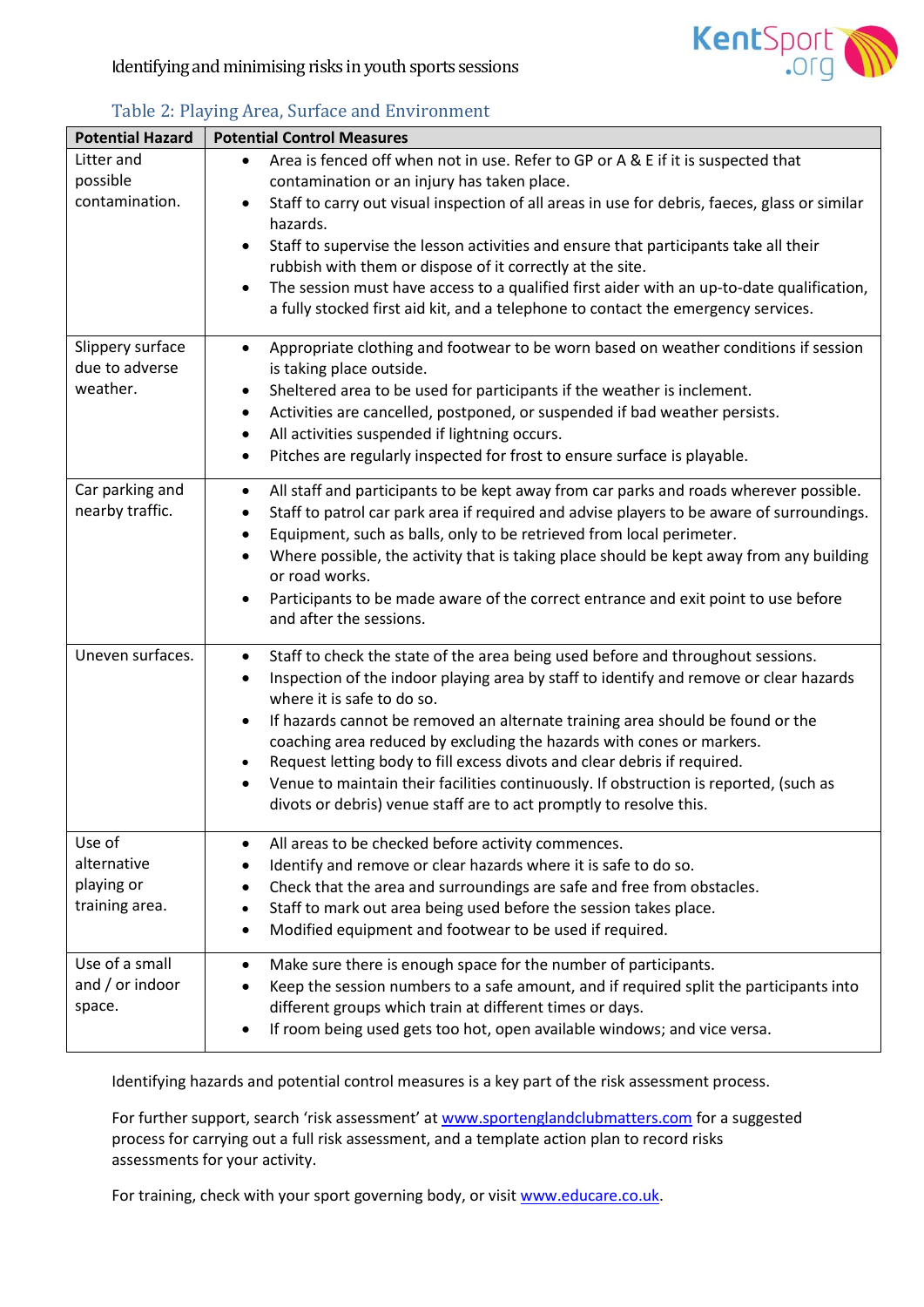

| <b>Potential Hazard</b>                                      | <b>Potential Control Measures</b>                                                                                                                                                                                                                                                                                                                                                                                                                                                                                                                                                                                                                                                                                                                                                                                                                                                                                                                                                                                                                                                                                                         |
|--------------------------------------------------------------|-------------------------------------------------------------------------------------------------------------------------------------------------------------------------------------------------------------------------------------------------------------------------------------------------------------------------------------------------------------------------------------------------------------------------------------------------------------------------------------------------------------------------------------------------------------------------------------------------------------------------------------------------------------------------------------------------------------------------------------------------------------------------------------------------------------------------------------------------------------------------------------------------------------------------------------------------------------------------------------------------------------------------------------------------------------------------------------------------------------------------------------------|
| Safety<br>information.                                       | All staff briefed on fire safety, evacuation procedures and assembly point locations.<br>$\bullet$<br>Ensure emergency access points are checked, cleared and operational.<br>٠<br>Users briefed on evacuation procedures and health and safety information.<br>٠<br>Working telephone to be made available at all times.<br>$\bullet$<br>Personal Emergency Evacuation Plans (PEEPs) to be completed for all participants with<br>٠<br>individual accessibility requirements.<br>Check with venue staff if any practice fire drills are planned for that day.<br>$\bullet$<br>Participant register will be used to carry out roll call at the assembly point.<br>$\bullet$                                                                                                                                                                                                                                                                                                                                                                                                                                                               |
| Safeguarding.                                                | All members of staff to work in pairs where possible. Appropriate supervision ratios to<br>$\bullet$<br>be adhered to.<br>If a safeguarding concern is observed or a disclosure is made, inform the designated<br>$\bullet$<br>safeguarding officer and follow procedures.<br>All relevant staff to be DBS checked and all to undertake safeguarding training.<br>$\bullet$<br>Register to be taken at the start of the session. Another register or participant count<br>$\bullet$<br>to then be taken again at the end of the session.<br>Children are released only to their parents or carers as advised on register. This is to<br>$\bullet$<br>be supervised by the coaches.<br>Once child is released, they are ticked off register.<br>$\bullet$<br>Coaches remain with all children until they have been collected.<br>٠<br>If a child remains with the coaches for longer than 10 minutes after the session with<br>$\bullet$<br>no explanation, then call the parent or carer for information. If they are still not<br>collected, inform the designated safeguarding officer.<br>Coaches to sign up to codes of conduct.<br>٠ |
| Participant's<br>whereabouts are<br>unknown.                 | Registers taken or users asked to sign in and out.<br>٠<br>Staff and participants to have mobile phones near to the activity area.<br>$\bullet$<br>Emergency contact details to be obtained for all users.<br>$\bullet$<br>Participants must be supervised at all times.<br>$\bullet$<br>Meeting points should be established in advance.<br>٠<br>No doors or gates should be left open.<br>$\bullet$                                                                                                                                                                                                                                                                                                                                                                                                                                                                                                                                                                                                                                                                                                                                     |
| Participants<br>vulnerable from<br>members of the<br>public. | Ensure that participants stay within the venue grounds.<br>$\bullet$<br>Awareness of spectators at open access sessions and general public areas.<br>٠<br>Brief all participants before each session.<br>Staff make appropriate enquiries to any unknown members of the public.<br>٠<br>Written consent collected from parents or carers for photography.<br>$\bullet$                                                                                                                                                                                                                                                                                                                                                                                                                                                                                                                                                                                                                                                                                                                                                                    |
| Delivery of first<br>aid by first aiders.                    | First aid staff to have face shields and impervious gloves to allow adequate infection<br>$\bullet$<br>control when administering first aid.<br>First aid kits to have biohazard bags to place contaminated first aid provisions in (i.e.<br>٠<br>wipes, gloves etc.).<br>A method of anti-bacterial cleansing available.<br>٠<br>Staff to know the full site address for the location of the venue.<br>Vehicular access for paramedics is always to be maintained.                                                                                                                                                                                                                                                                                                                                                                                                                                                                                                                                                                                                                                                                       |

#### Table 3: Safety, Welfare and Emergency Procedures **Potential Hazard Potential Control Measures**

The criteria in the Kent Sport Safeguarding Children Checklist requires that risk assessments are *specific to the activity and audience*, and that consideration must be given to facilities, equipment, age, ability, supervision ratios, transport, communication (including e-communication), personal responsibility, and positions of trust. See [www.kentsport.org/safe](http://www.kentsport.org/safe) for further information about good practice in safeguarding children.